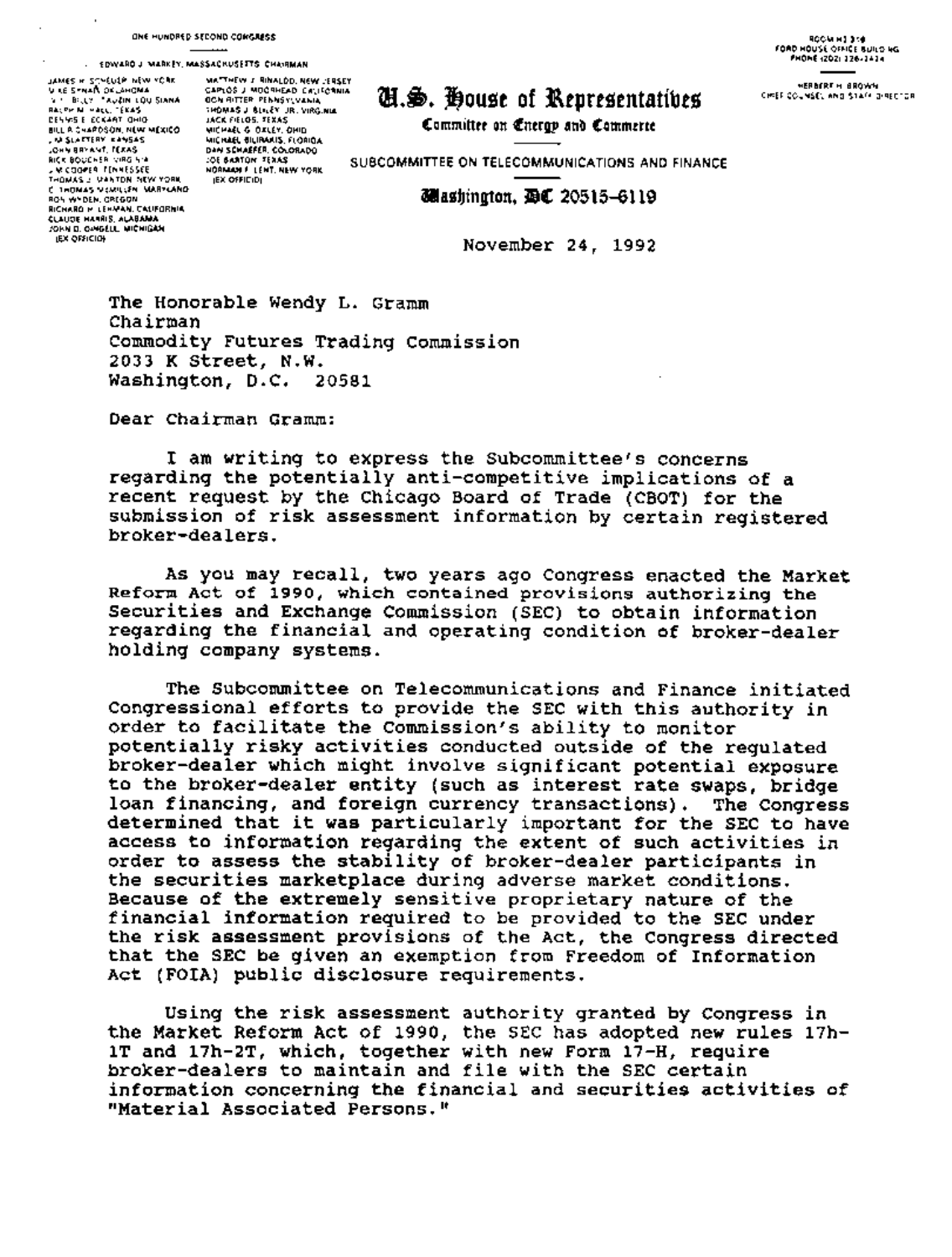The Honorable Wendy L. Gramm November 24, 1992 Page 2

It has recently come to the Subcommittee's attention that on October 15, 1992, the Chicago Board of Trade asked those brokerdealers who are also member futures commission merchants (FCMs) to provide the CBOT with copies of such filings and to provide written notification to the CBOT describing what information, if any, they are required to file with the SEC under the new rules. A copy of the CBOT letter which made this request is enclosed (See Attachment A). On October 26, 1992, the Securities Industry Association requested that the CBOT withdraw its request for routine submission of risk assessment data (see Attachment B). In response, the CBOT, in an October 28, 1992 letter, announced that it "has subsequently reconsidered this requirement and has determined that this information need not be filed with the CBOT on a routine basis" (See Attachment C). This letter also indicated that "the CBOT may, however, require Broker/Dealers to file this information on an as needed basis."

This episode raises a number of troubling questions. During the last few months, the CBOT has expressed a clear interest in entering into the \$4 trillion international swaps market to compete with the banks and broker-dealer affiliates who presently offer these risk-shifting instruments. Indeed, during recent Congressional consideration of H.R. 707, the Futures Trading Practices Act of 1992, the CBOT lobbied intensively for modifications in provisions granting the *CFTC* authority to exempt swaps from regulation as futures contracts precisely because it hoped to improve its competitive position vis-a-vis the over-thecounter swaps market.

Given this background, the Subcommittee is troubled by the CBOT's recent request for sensitive proprietary information from broker-dealers who are also member FCMs. The initial CBOT request failed to indicate why the exchange was seeking routine access to this type of financial information or how it intended to use make use of the data it was seeking. While the CBOT has reconsidered its request for routine submission of risk assessment data for the time being, it has indicated that it may require broker-dealers to file risk assessment data at some point in the future.

Given the apparent conflict between the CBOT's selfregulatory role as a futures exchange and its apparent desire to become a competitor in the swaps market, the Subcommittee is concerned that any risk assessment information provided to the CBOT in the future might be utilized by the CBOT or associated persons to gain a competitive advantage over other participants in the swaps market. Moreover, it is unclear what legitimate self-regulatory purpose is served by requiring broker-dealer FCMs to provide risk assessment information directly to the CBOT, when